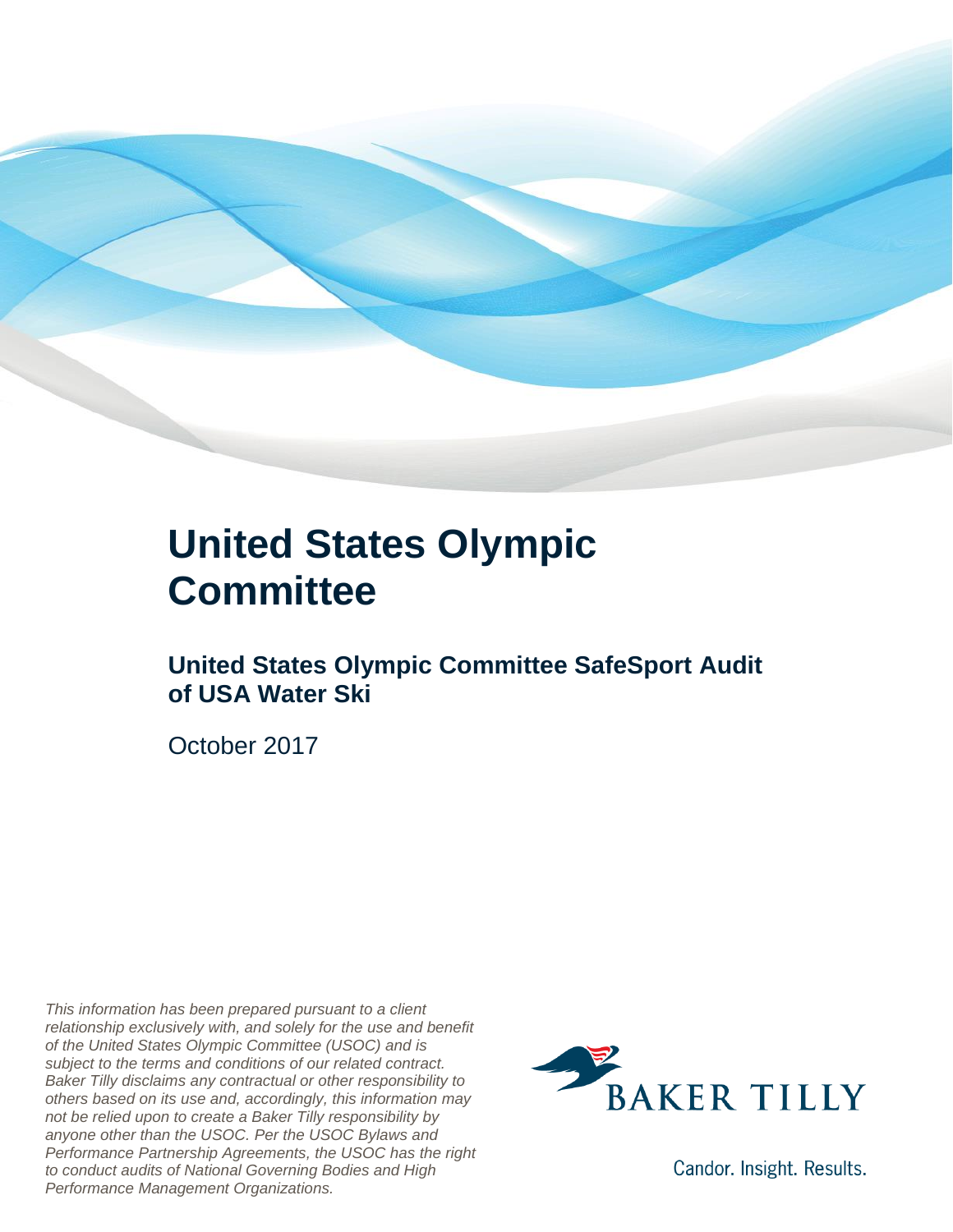

| UNITED STATES OLYMPIC COMMITTEE SAFESPORT AUDIT OF USA |  |
|--------------------------------------------------------|--|
|                                                        |  |
|                                                        |  |
|                                                        |  |
|                                                        |  |
|                                                        |  |
|                                                        |  |
|                                                        |  |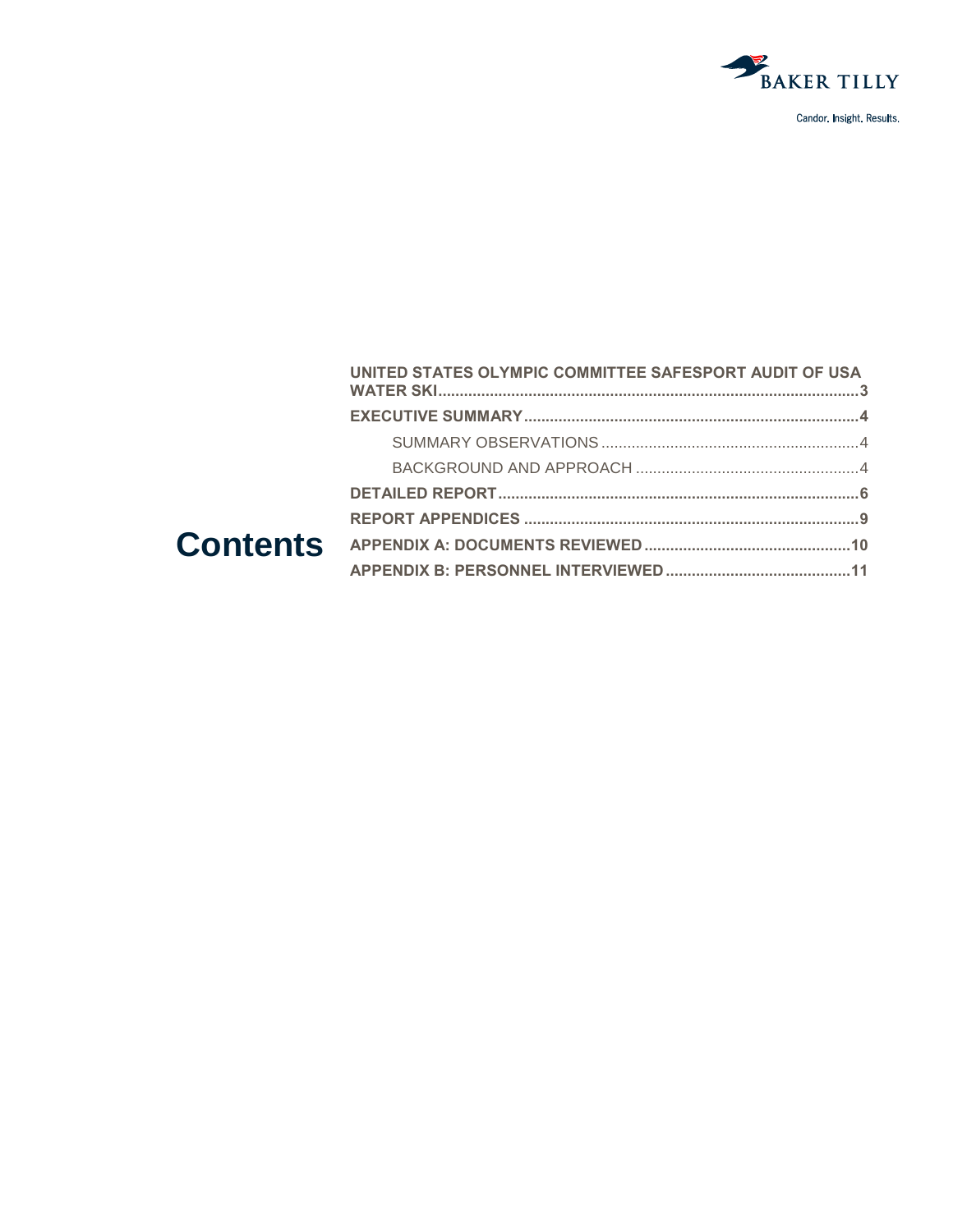

 $\overline{a}$ 

United States Olympic Committee USOC SafeSport Audit of USA Water Ski

## <span id="page-2-0"></span>**United States Olympic Committee SafeSport Audit of USA Water Ski<sup>1</sup>**

<sup>1</sup> To consider the report in its entirety, please refer also to the detailed management response that will appear here [\[Governance Documents\]](https://www.teamusa.org/Footer/Legal/Governance-Documents) within 90 days of the date of this report.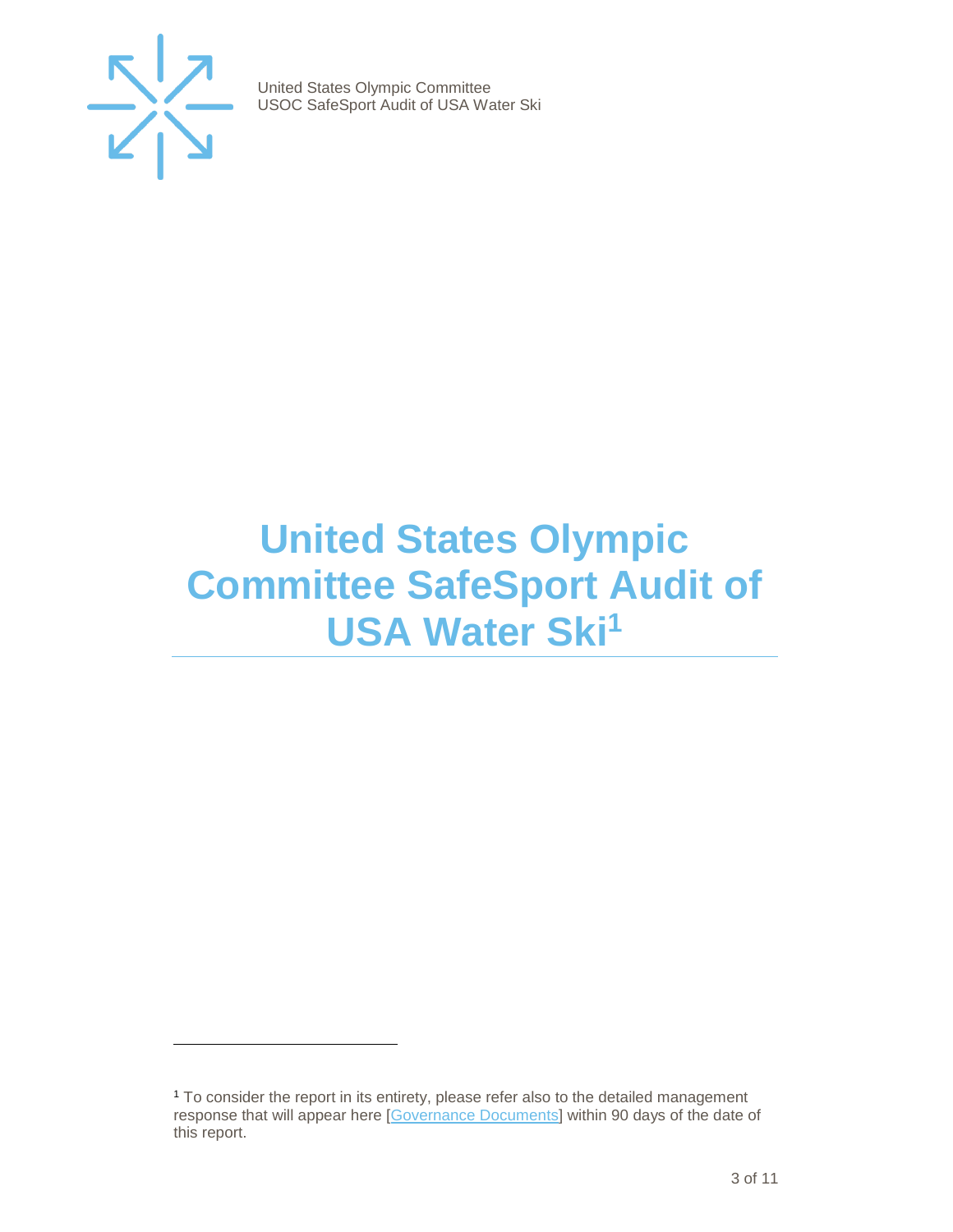

# **Executive Summary**

#### <span id="page-3-1"></span><span id="page-3-0"></span>**Summary Observations**

It shall be the policy of the United States Olympic Committee (USOC) that each National Governing Body (NGBs) adopt a Minimum Standards Policy for Athlete Safety Programs (Athlete Safety Standards) by December 31, 2013<sup>2</sup>.

We noted the following opportunities to enhance the design of USA Water Ski's (USA-WS) compliance with the Athlete Safety Standards:

- **Athlete Safety Standards - Criminal Background Checks and Education and Training Testing** – Requiring criminal background checks and education and training is not consistently enforced by USA-WS. The following exceptions were identified during our testing:
	- Three individuals selected for testing (30% of the selected individuals) did not have criminal background checks conducted during the testing period (i.e., May 1, 2016 through April 30, 2017); however, evidence was provided that the criminal background checks were completed prior to issuing the audit report.
	- Four individuals selected for testing (40% of the selected individuals) did not complete education and training requirements during the testing period (i.e., May 1, 2016 through April 30, 2017); however, evidence was provided that one of the individuals had completed the education and training requirements prior to issuing the audit report.
- **Athlete Safety Standards - Criminal Background Checks and Education and Training Policy Requirements** – Requiring education and training requirements are not explicitly required in USA Water Ski's SafeSport-related documentation and administrative material for individuals in a position of authority. The policy indicates "It is also strongly encouraged that USA Water Ski members in position of influence and authority familiarize themselves with the USA Water Ski SafeSport Program."

#### <span id="page-3-2"></span>**Background and Approach**

 $\overline{a}$ 

USOC engaged Baker Tilly Virchow Krause (Baker Tilly), to assist the USOC in the completion of SafeSport audits, to assess compliance with SafeSport policies and procedures at the USOC and all of its NGBs and High Performance Management Organizations (HPMOs).

Baker Tilly performed a review of USA Water Ski to evaluate compliance with the Athlete Safety Standards. The following activities were performed for this review of USA-WS:

Developed and executed an audit program that included:

<sup>2</sup> Effective June 20, 2017 the USOC replaced the Athlete Safety Standards with the NGB Athlete Safety Policy. Due to the timing of this audit, fieldwork was performed in accordance with the Athlete Safety Standards.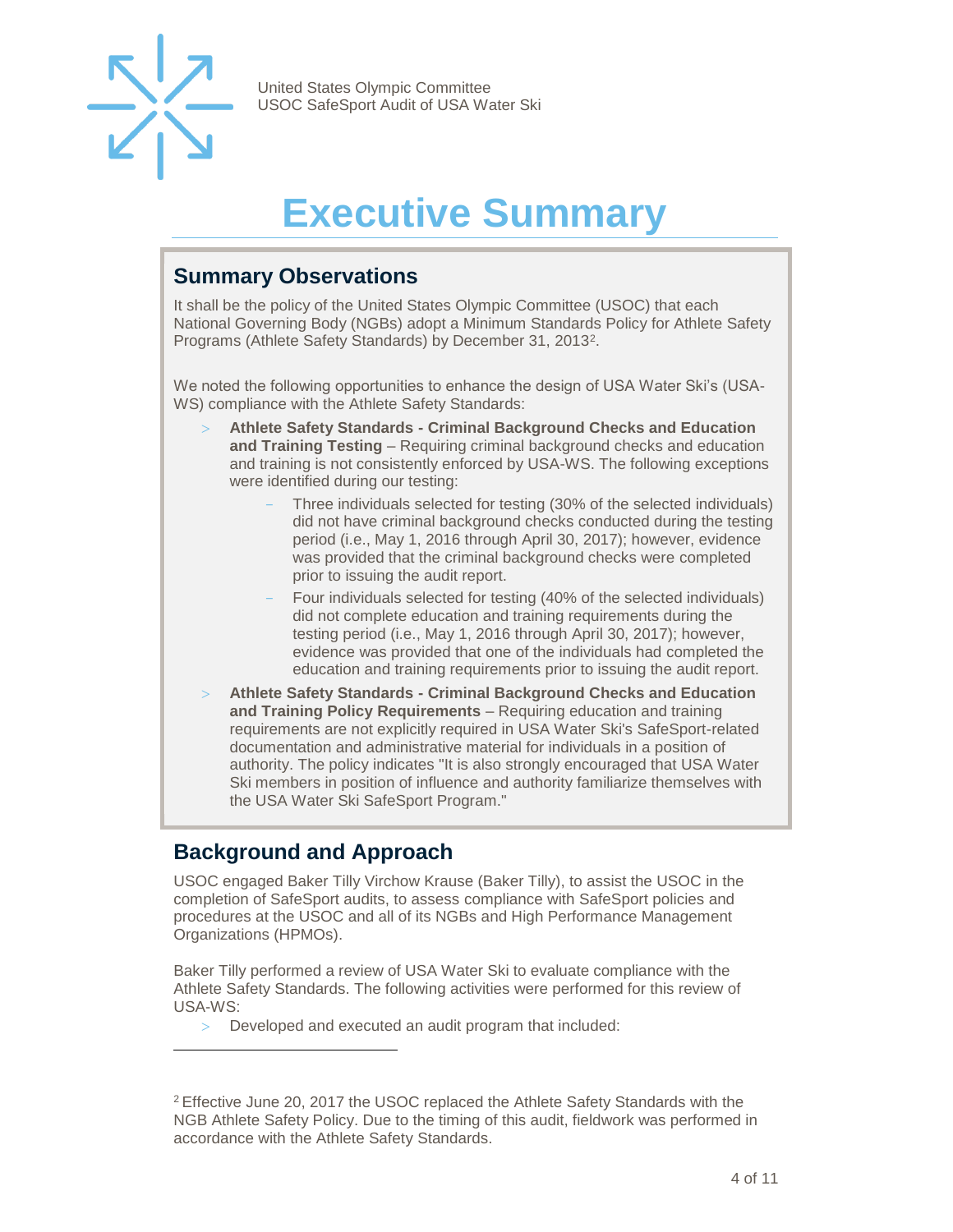

- Holding a virtual entrance meeting to discuss and document USA-WS' SafeSport program and processes.
- Selecting a sample of 10 from the required individuals to ensure a background check was performed and education and training was completed. See **Appendix A** for a list of documents reviewed.
- Reviewing USA-WS' athlete safety policy and determining whether the following was addressed:
	- Required misconduct is prohibited and defined;
	- Reporting procedures are documented; and
	- **•** The grievance process is documented and complies with Athlete Safety Standards
- Identifying which individuals are required to undergo a criminal background check and complete education and training.
- $>$  Conducted a virtual exit meeting, if requested, following delivery of the draft report, to discuss audit findings and recommendation(s) with USA-WS. See **Appendix B** for a list of individuals interviewed.
- Identified specific observations and recommendations regarding opportunities to enhance compliance with Athlete Safety Standards. Observations include the following attributes: criteria, condition, cause, effect and recommendation, as set out in the International Professional Practices Framework (IPPF) Standards and Practice Advisory 2410-1.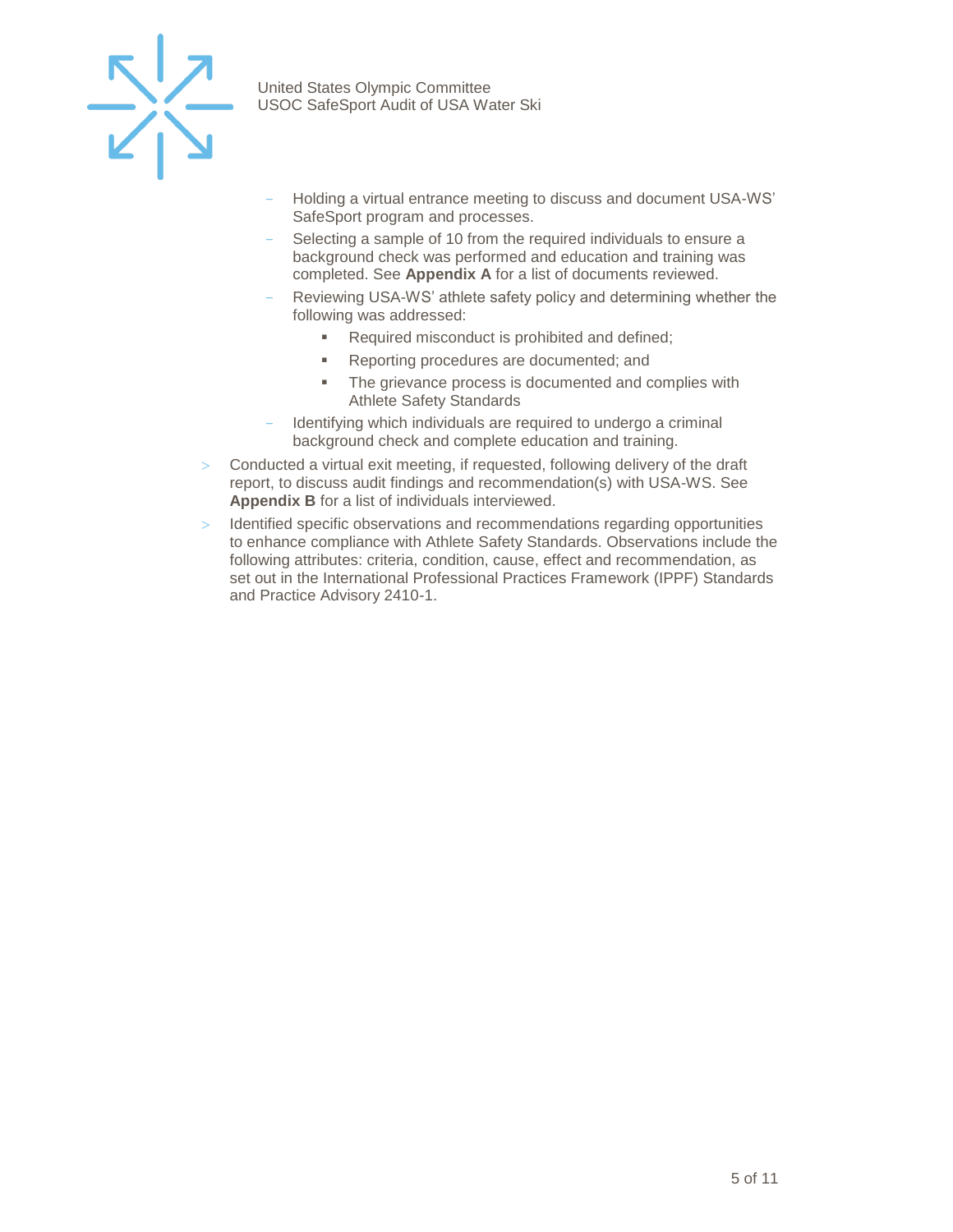

## **Detailed Report**

<span id="page-5-0"></span>The tables below represent opportunities to enhance the design and effectiveness of USA-WS' compliance with the Athlete Safety Standards.

| 1. Athlete Safety Standards - Criminal Background Checks and Education and<br><b>Training Testing</b> |                                                                                                                                                                                                                                                                                                                                                                                                                                                                                                                                                                                                                                                                                                                                                                                                                                                                                               |  |
|-------------------------------------------------------------------------------------------------------|-----------------------------------------------------------------------------------------------------------------------------------------------------------------------------------------------------------------------------------------------------------------------------------------------------------------------------------------------------------------------------------------------------------------------------------------------------------------------------------------------------------------------------------------------------------------------------------------------------------------------------------------------------------------------------------------------------------------------------------------------------------------------------------------------------------------------------------------------------------------------------------------------|--|
| <b>Criteria</b>                                                                                       | The Athlete Safety Standards state each NGB/HPMO shall<br>require criminal background checks and education and training<br>for those individuals it formally authorizes, approves, or<br>appoints (a) to a position of authority over, or (b) to have<br>frequent contact with athletes.                                                                                                                                                                                                                                                                                                                                                                                                                                                                                                                                                                                                      |  |
| Condition                                                                                             | Requiring criminal background checks and education and<br>training is not consistently enforced by USA-WS. The following<br>exceptions were identified during our testing:<br>1. Three individuals selected for testing (30% of the selected<br>individuals) did not have criminal background checks<br>conducted during the testing period (i.e., May 1, 2016 through<br>April 30, 2017); however, evidence was provided that the<br>criminal background checks were completed prior to issuing the<br>audit report.<br>2. Four individuals selected for testing (40% of the selected<br>individuals) did not complete education and training<br>requirements during the testing period (i.e., May 1, 2016<br>through April 30, 2017); however, evidence was provided that<br>one of the individuals completed the education and training<br>requirements prior to issuing the audit report. |  |
| Cause                                                                                                 | USA-WS may not be consistently tracking and monitoring<br>compliance with the criminal background checks and education<br>and training requirements of the Athlete Safety Standards.                                                                                                                                                                                                                                                                                                                                                                                                                                                                                                                                                                                                                                                                                                          |  |
| Effect                                                                                                | Individuals the USA-WS formally authorizes, approves or<br>appoints (a) to a position of authority over, or (b) to have<br>frequent contact with athletes may not be in compliance with<br>the SafeSport program because they have not completed<br>criminal background checks and/or education and training prior<br>to having contact with athletes. USA-WS must be in<br>compliance with the Athlete Safety Standards to be a member<br>in good standing. Noncompliance with the Athlete Safety<br>Standards can result in disciplinary action by the USOC<br>including withdrawal of high performance funding.<br>Also, athletes may have contact with individuals who are<br>unaware of SafeSport misconduct and the potential impact to<br>athletes' well-being and/or have contact with individuals who<br>have a criminal history, which could put athletes at SafeSport-             |  |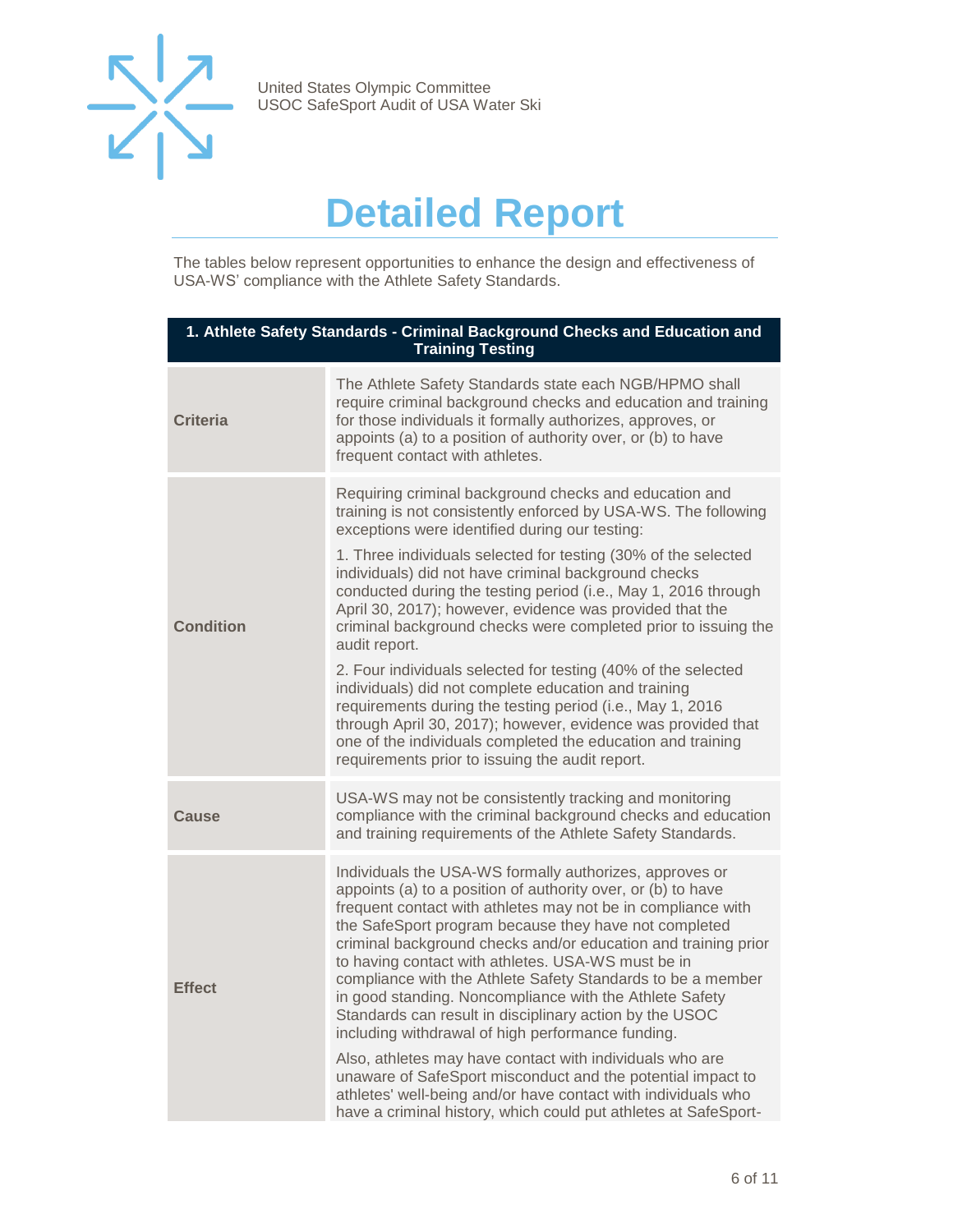

| 1. Athlete Safety Standards - Criminal Background Checks and Education and |
|----------------------------------------------------------------------------|
| <b>Training Testing</b>                                                    |

related misconduct risk.

| <b>Recommendation</b>         | USA-WS must require that individuals it formally authorizes,<br>approves, or appoints (a) to a position of authority over, or (b)<br>to have frequent contact with athletes complete criminal<br>background checks and education and training requirements in<br>a timely manner and before they have contact with athletes to<br>provide assurance that they are educated on the requirements<br>of the Athlete Safety Standards. USA-WS must consistently<br>track and verify criminal background checks and education and<br>training requirements are met for all Required Individuals.<br>Compliance with these requirements must be completed within<br>90 days of receipt of the final audit report. |
|-------------------------------|-------------------------------------------------------------------------------------------------------------------------------------------------------------------------------------------------------------------------------------------------------------------------------------------------------------------------------------------------------------------------------------------------------------------------------------------------------------------------------------------------------------------------------------------------------------------------------------------------------------------------------------------------------------------------------------------------------------|
|                               | USA-WS should review the testing results and require all<br>necessary individuals to complete the necessary requirements<br>(i.e., criminal background check and/or education and training).                                                                                                                                                                                                                                                                                                                                                                                                                                                                                                                |
| <b>Management</b><br>response | We agree with the condition and recommendation and will<br>respond to the USOC with a detailed plan to ensure<br>compliance with the current NGB Athlete Safety Policy. Our<br>plan will be submitted to the USOC within the 90 day timeline<br>referenced above.                                                                                                                                                                                                                                                                                                                                                                                                                                           |

| 2. Athlete Safety Standards - Criminal Background Checks and Education and<br><b>Training Policy Requirements</b> |                                                                                                                                                                                                                                                                                                                                                                                                                 |  |
|-------------------------------------------------------------------------------------------------------------------|-----------------------------------------------------------------------------------------------------------------------------------------------------------------------------------------------------------------------------------------------------------------------------------------------------------------------------------------------------------------------------------------------------------------|--|
| <b>Criteria</b>                                                                                                   | The Athlete Safety Standards state each NGB/HPMO shall<br>require criminal background checks and education and training<br>for those individuals it formally authorizes, approves, or<br>appoints (a) to a position of authority over, or (b) to have<br>frequent contact with athletes.                                                                                                                        |  |
| <b>Condition</b>                                                                                                  | Requiring education and training requirements are not explicitly<br>required in USA Water Ski's SafeSport-related documentation<br>and administrative material for individuals in a position of<br>authority. The policy indicates "It is also strongly encouraged<br>that USA Water Ski members in position of influence and<br>authority familiarize themselves with the USA Water Ski<br>SafeSport Program." |  |
| Cause                                                                                                             | USA-WS may not have updated its SafeSport-related<br>documentation and administrative materials to align with<br>requirements in the Athlete Safety Standards.                                                                                                                                                                                                                                                  |  |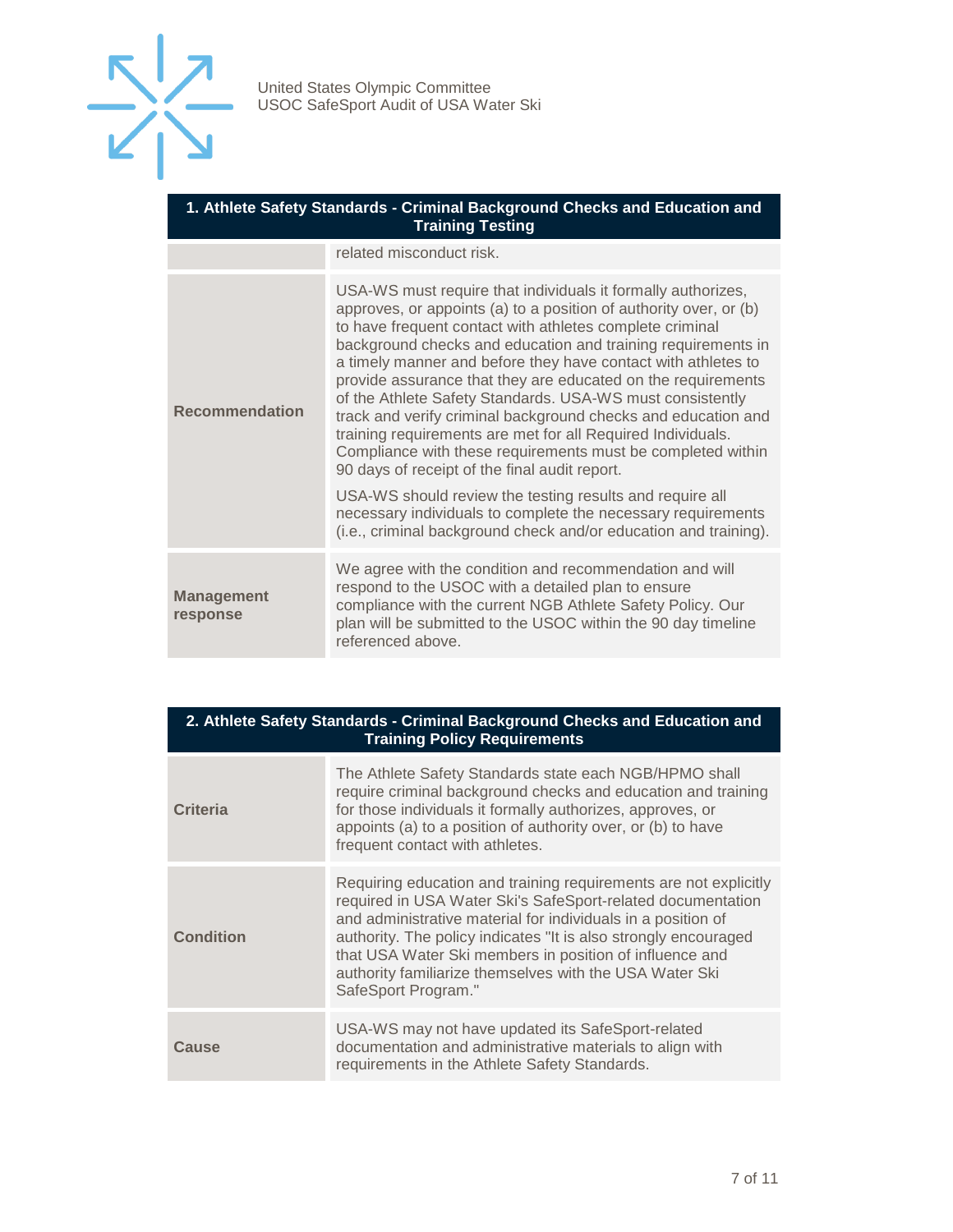

| 2. Athlete Safety Standards - Criminal Background Checks and Education and |  |  |
|----------------------------------------------------------------------------|--|--|
| <b>Training Policy Requirements</b>                                        |  |  |

| <b>Effect</b>                 | USA-WS may not be in compliance with the Athlete Safety<br>Standards. USA-WS must be in compliance with the Athlete<br>Safety Standards to be a member in good standing.<br>Noncompliance with the Athlete Safety Standards can result in<br>disciplinary action by the USOC including withdrawal of high<br>performance funding.                                                                                                                                                                                                                                   |
|-------------------------------|---------------------------------------------------------------------------------------------------------------------------------------------------------------------------------------------------------------------------------------------------------------------------------------------------------------------------------------------------------------------------------------------------------------------------------------------------------------------------------------------------------------------------------------------------------------------|
|                               | Additionally, stakeholders (e.g., coaches, staff, officials,<br>volunteers, etc.) may not know that criminal background checks<br>and education and training requirements apply to them or be<br>informed of SafeSport initiatives and the related misconduct<br>areas. Also, athletes may have contact with individuals who are<br>unaware of SafeSport misconduct and the potential impact to<br>athletes' well-being and/or have contact with individuals who<br>have a criminal history, which could put athletes at SafeSport-<br>related misconduct risk.     |
| <b>Recommendation</b>         | USA-WS SafeSport Policy must require that individuals it<br>formally authorizes, approves, or appoints (a) to a position of<br>authority over, or (b) to have frequent contact with athletes<br>complete criminal background checks and education and<br>training requirements in a timely manner and before they have<br>contact with athletes to provide assurance that they are<br>educated on the requirements of the Athlete Safety Standards.<br>Compliance with these requirements must be completed within<br>90 days of receipt of the final audit report. |
| <b>Management</b><br>response | We agree with the condition and recommendation and will<br>respond to the USOC with a detailed plan to ensure<br>compliance with the current NGB Athlete Safety Policy. Our<br>plan will be submitted to the USOC within the 90 day timeline<br>referenced above.                                                                                                                                                                                                                                                                                                   |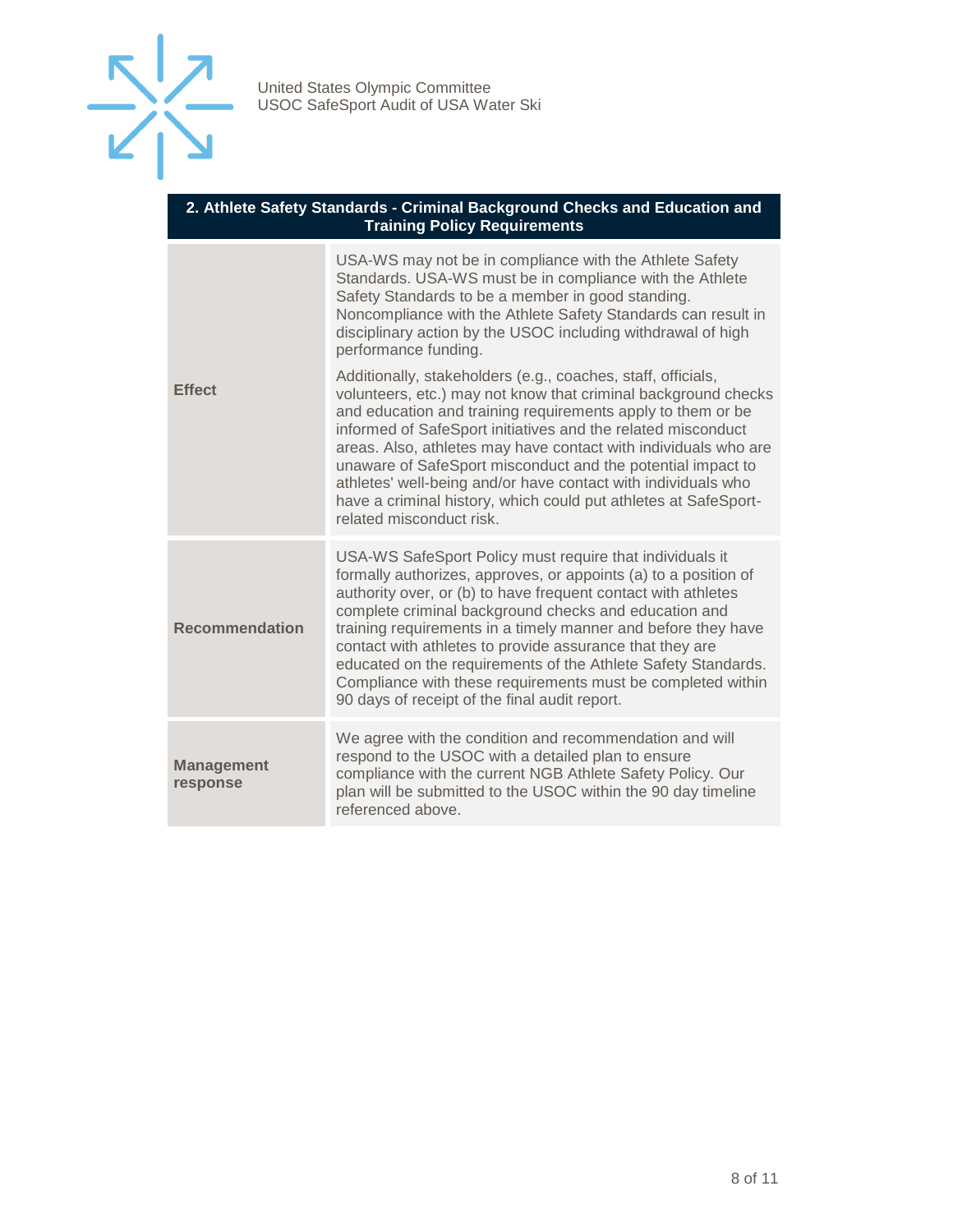

# <span id="page-8-0"></span>**Report Appendices**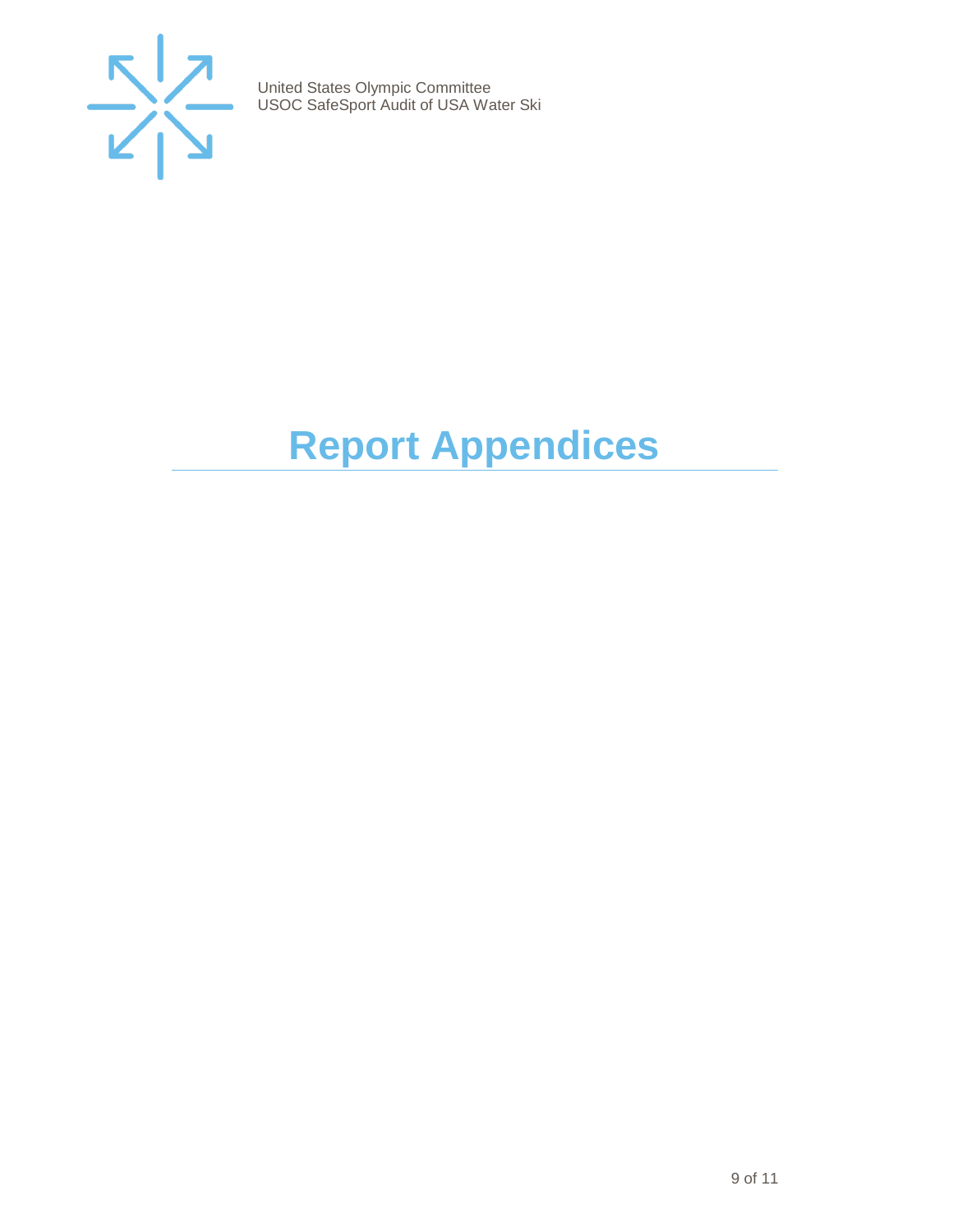

### <span id="page-9-0"></span>**Appendix A: Documents Reviewed**

We reviewed the following documents:

- > Athlete Safety Standards Program Questionnaire
- > Population listing of "required individuals" (i.e., covered individuals required to undergo background check and training)
- > USA Water Ski SafeSport Program Handbook
- > USA Water Ski Bylaws
- > USA Water Ski Code of Ethics 2016